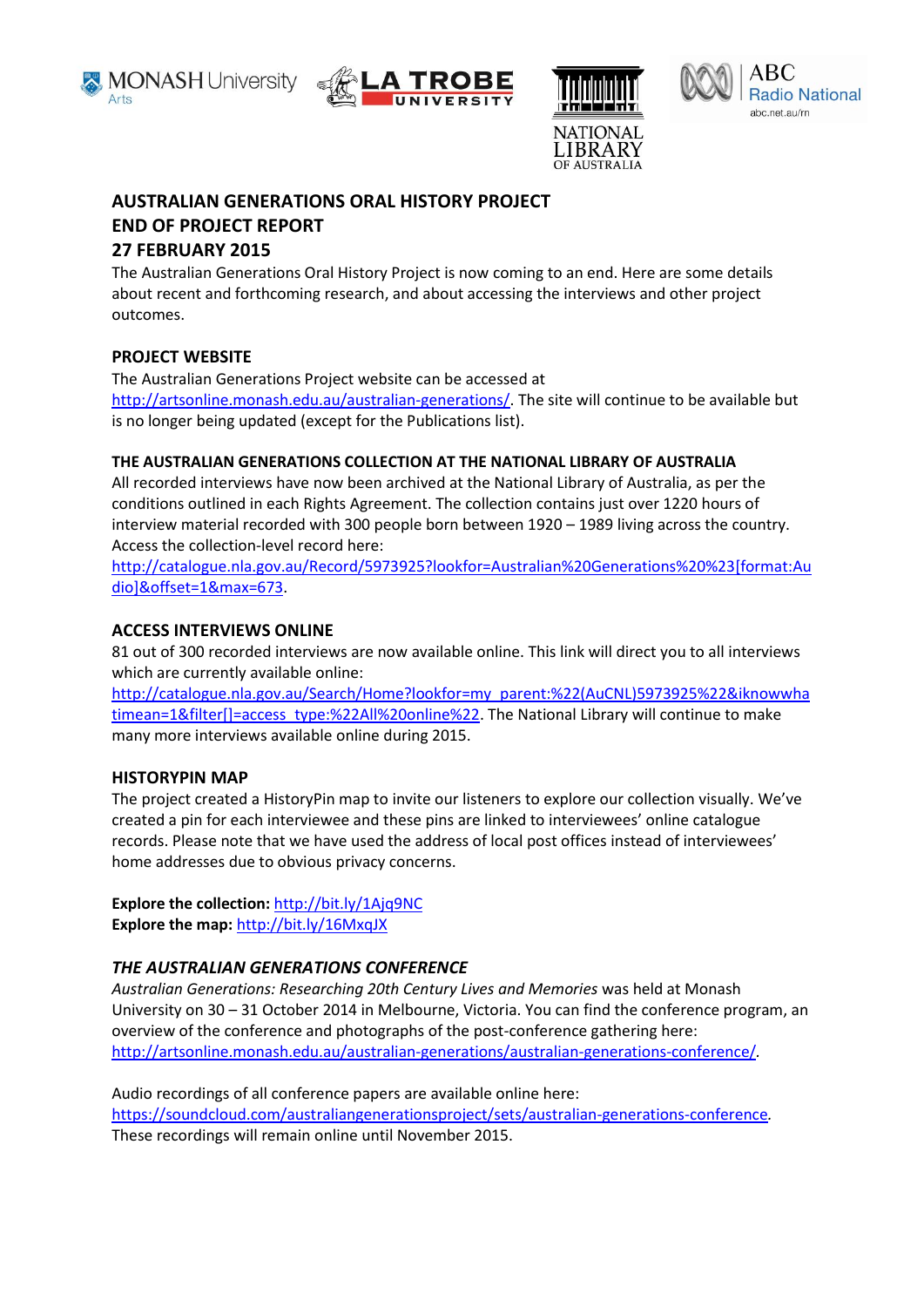







#### **RADIO SERIES**

**ABC Radio National's** *Hindsight* **series using Australian Generations Project interviews:**

## *Fathertime: the making and shaping of fatherhood in Australia* **(first aired on 3 November 2013)**

How has fatherhood changed over the 20th century? In this program we hear memories from across the generations, alongside the views of historians and sociologists including Professor Alistair Thomson (Project Leader) and Associate Professor Dr. Kerreen Reiger (Chief Investigator) Listen here:<http://www.abc.net.au/radionational/programs/hindsight/fathertime/5051830>

## *Crowded Houses, Empty Nests* **(first aired on 23 March 2014)**

This feature goes inside that personal space we call home and opens the door on Australian houses and homes to discover the way we've lived domestically over the past eighty years. In this program we hear memories from across the generations, alongside the views of historians, an economic sociologist and an urban policy thinker.

Listen here:<http://www.abc.net.au/radionational/programs/hindsight/houses/5320382>

## *Mother's Turn* **(first aired on 11 May 2015)**

In this program, memory meets imagination to reflect on the changing nature of motherhood in Australia over the past sixty years. Alongside personal recollections, we also hear how a selection of Australian poets have given voice to their ideas about motherhood.

Listen here:<http://www.abc.net.au/radionational/programs/hindsight/mothers-day/5426494>

## *Going Away to School* **(first aired on 1 June 2014)**

Going away to school has been part of the education of a wide range of people in Australia. This program draws on the memories of eight people born between the 1920s and the 1980s, all of whom spent part of their schooling away from home.

Listen here: [http://www.abc.net.au/radionational/programs/hindsight/boarding-school](http://www.abc.net.au/radionational/programs/hindsight/boarding-school-memories/5473898)[memories/5473898](http://www.abc.net.au/radionational/programs/hindsight/boarding-school-memories/5473898)

## *Glory Boxes* **(first aired on Sunday 13 July 2014)**

This program charts the excitement and eventual decline of the practice of collecting household items in anticipation of one's own home after marriage. Five women remember vividly the shifting social expectations around them as the world changed from the 1950s to the 1970s. Listen here:<http://www.abc.net.au/radionational/programs/hindsight/glory-boxes/5535312>

To explore the 5 program radio series produced using interviews from the Australian Generations Pilot Project, visit: [http://artsonline.monash.edu.au/australian-generations/category/radio/.](http://artsonline.monash.edu.au/australian-generations/category/radio/) The five programs are: *Australian Generations: Beginnings, Australian Generations: School, Australian Generations: Playtime, Australian Generations: Family* and *Australian Generations: Making a Life.*

## **PUBLICATIONS ON THE AUSTRALIAN GENERATIONS COLLECTION Recent publications:**

- **Thomson, Alistair.** (2014) 'Australian generations? Transformative events, memory and generational identity', in Michael Boss (ed.), *Conflicted Pasts and National Identities: Narratives of War and Conflict,* Aarhus Universitetsforlag, Denmark, pp 55-68.
- **Curby, Nicole.** (2014) 'Confession and Catharsis: Crafting a Life Story and Charting a History of Emotion', *Circa: The Journal of the Professional Historians Association,* pp 53 – 58. Read